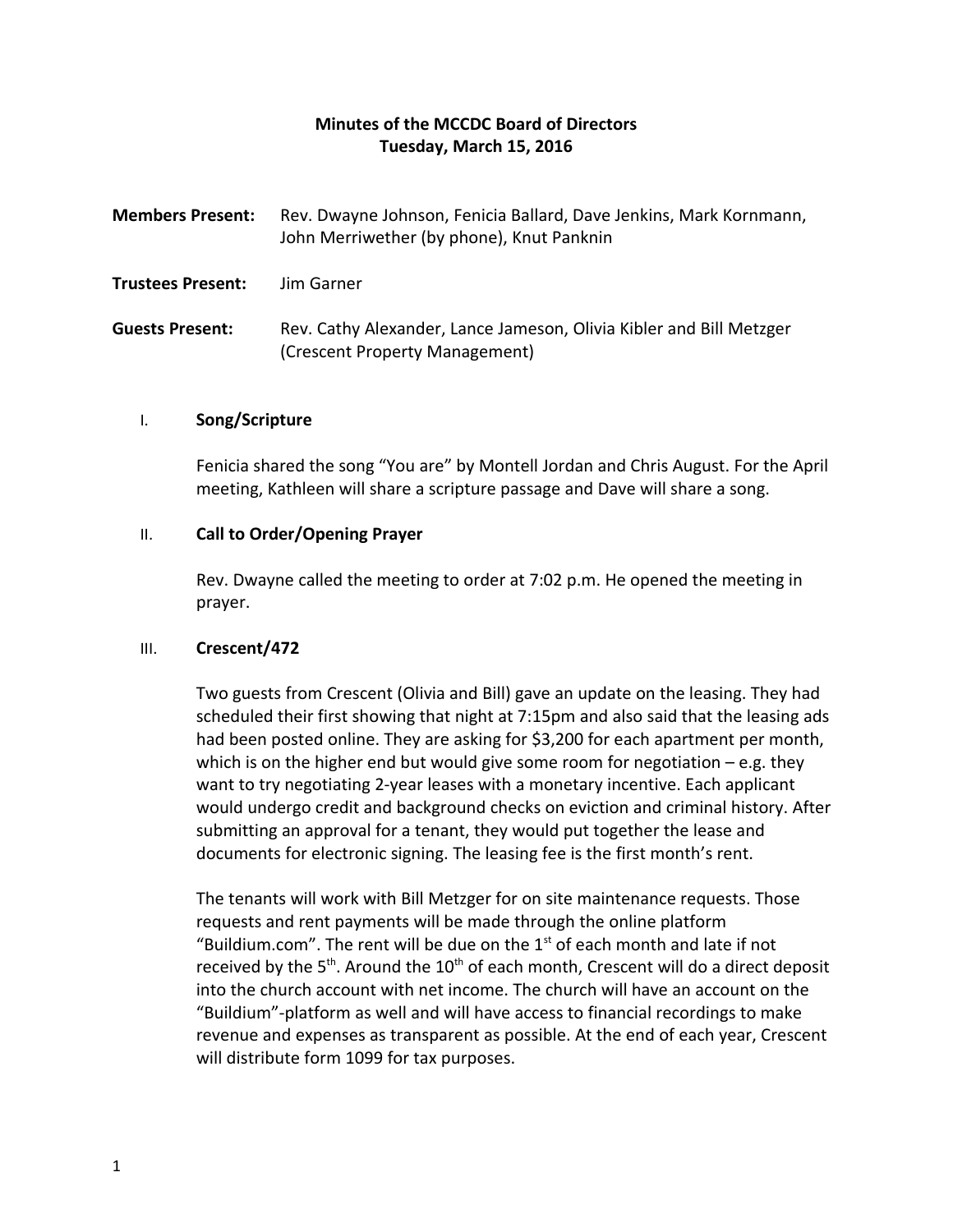Tenants will contact Bill for maintenance requests and Bill will contact Dennis Cruz who will do maintenance, as he knows the building. Requests under \$500 will be covered by Crescent, and MCCDC will come up with a rate for Dennis' labor costs. Tenants and the church will also have access to a 24-hour emergency line with two back up contacts if Bill is unavailable. The church and Crescent will have to agree on what maintenance requests are the responsibility of the tenant, the management company and the church.

Mark added that he had taken the subdivision to the bank. Once it is done, Menkiti will do the drawings for us and also get permits and approvals for the basement apartment. He also said that there was an issue with the front door at 472. Home Depot never delivered it but we got credit for it. Dennis will pick out a new door and it will be built in. Mark will also put the ad for the apartments in the eblast.

The open house for 472 went well. The budget from the Eagle loan will be tight, as we still have to finance the subdivision and drawings/permits. For the basement, we would need additional money. Eagle Bank would come out to see the property once renovations are done, and SunTrust also wants our business back. Mark will negotiate with them to see whether they can offer us better conditions for the loan.

Mark also reported that there had been billing issues with ADT but that they would clean up the bill. The new system for the two apartments will be installed on March  $23<sup>rd</sup>$ . There will be an intercom on the outside of 472 and then a security system in each apartment (with sensors at the front and back doors and all windows on the first floor and sensors at the front and back doors and the back window by the staircase for the top floor).

### IV. **Consent Calendar**

Knut moved to receive the consent calendar. The motion was seconded by Mark and was approved unanimously. Knut moved to accept the consent agenda and Mark seconded. The motion carried.

### V. **Informational Items**

### A. **Shout Outs**

A shout out went out to Linda Hornsby for leading a church team to participate in the Susan G. Komen Race for the Cure. Another shout out went out to the Stewardship team for their noticeable presence; the choir and Worship Arts Ministry for the Black History Month concert; and the writers for contributing to the daily Lenten devotional. Joe Dailey received a shout out for donating a new runner for the sanctuary.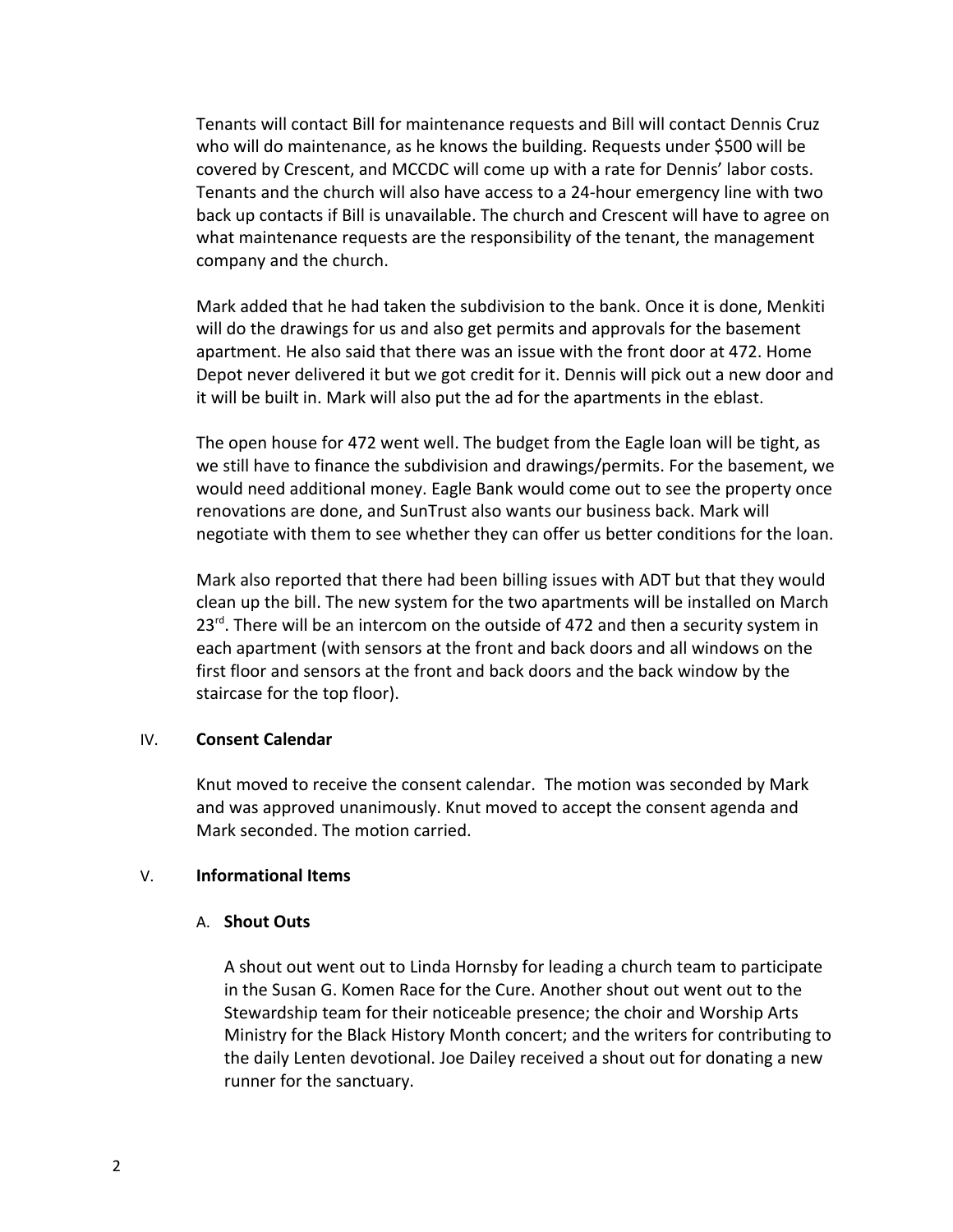### B. **Trustees**

Jim reported that the Trustees are working on an inventory of deferred maintenance projects. He also said that they will replace a faulty transformer for the church's fire sprinkler system, based on the inspection by BFPE International. The costs will be \$255. BFPE also proposed replacing a water pressure gauge that is not broken but reached its life cycle. The Trustees recommend leaving the gauge alone for now. The main reason is that we currently cannot turn off the main water valve connecting the church to the city's water supply.

Regarding the broken parking lot gate, the church has received an estimate for repair work from Capitol Area Food Bank as they caused the damage. Their estimate of \$1,950 is below the church's own estimate done by AGW & Associates, which came in at \$2,924 for repairs and \$7,500 for a complete replacement.

The Board recommended getting a third estimate that also included a quote for replacing the gate. Dave said that specifications for the new gate or repairs need to be put in such as galvanized steel. Mark suggested dealing directly with Capitol Area Food Bank's insurance company. If none of the companies can repair the gate with galvanized steel, we would need to ask for more money from the insurance company for a replacement.

John and Knut will work with Maggio roofing to sign the contract and apply for financing for the flat roof repair based on the Board meeting's decision in February.

# C. **Treasurer's Report**

John presented separate P&L reports for the different funds (General, Buchanan, and 472) as well as a combined P&L. This should make the financial situation more transparent. He also said that the past few weeks have not been good on giving. The combined P&L showed a negative of \$21,178 for January through March 15. Account balances were not available at the meeting and will be sent to the Board by email.

Mark mentioned that there should not be any salary payments coming out of 472. That initiated a discussion on the payment of the Sexton. The original agreement was to pay the Sexton's salary out of Buchanan and General (50% each). Dave suggested that 20% of the Sexton's cost would come out of 472, 40% out of Buchanan and 40% out of the General Fund. However, no motion was made.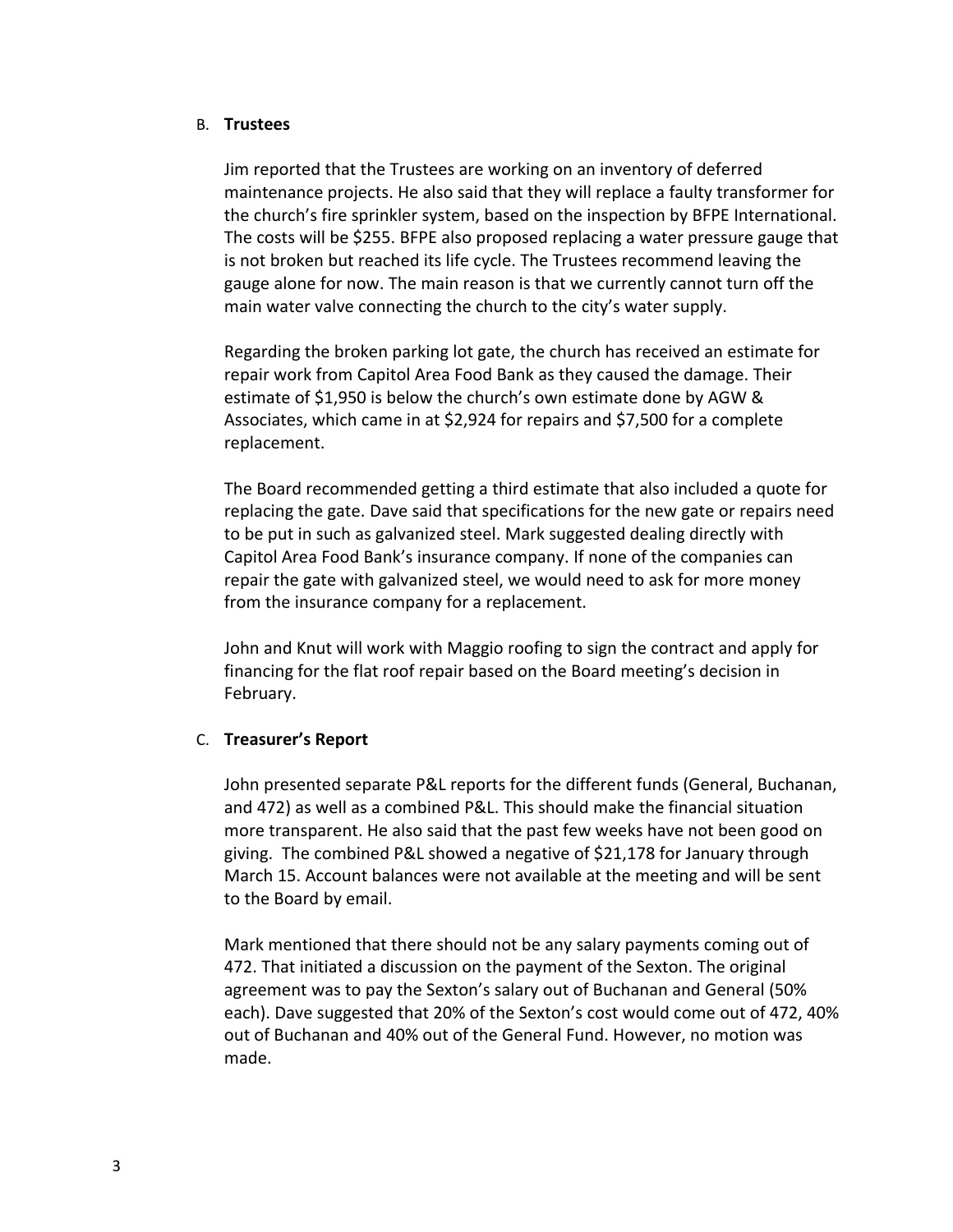## D. **Don Eastman Report Update**

Rev. Dwayne presented an update on the survey. As there had been only 30 responses so far, the deadline for completing the survey was extended to Palm Sunday to get a better sampling (50 responses or more). Mark will send a separate eblast. For the April meeting, the Board will have a vision/mission statement proposal for consideration.

# E. **Black History Month Concert**

Rev. Cathy reported that the concert was a big success in terms of attendance, content and finances. The concert generated \$539 for the General Fund. Dale Madyun-Baskerville recorded the concert but it has not bee posted yet. Only parts of the concert can be posted online (pieces that Tyrone has the copy right on).

# F. **45th Anniversary**

Knut presented an update on the planning for MCCDC's  $45<sup>th</sup>$  Anniversary celebrations. The committee has sold about 60 tickets for the gala and got commitments from 11 table captains who would each either buy 8 tickets or make sure that 8 tickets for their table would be sold. He also said that the committee had invited Mayor Bowser to attend the gala and give remarks. A DJ has been secured and a contract signed. Momma Cee's cake fundraiser was going well and she has sold 30+ cakes so far. Her goal was 50 cakes.

The Board encouraged the Committee to push the sales of ads for the anniversary booklet and to talk to businesses such as Busboys & Poets that are frequented by members of the congregation. The Board also suggested inviting long-term members with a letter as well as former members, the Council member of Ward 6 and business partners such as SunTrust and Eagle Banks.

# G. **Stewardship**

Rev. Cathy reported that the drive has been completed. The goal was to get 168 participants and that 84 (25% of regular members and attenders) made a pledge. The financial pledges total \$191,000. Rev. Dwayne added that the Stewardship team will do a testimonial this coming Sunday and that members of the team attended the recent Wesley conference. The team did a great job at spreading the message – many members that were called by phone knew about the drive and some had questions for clarification. That stresses the importance of clear communication on everything we do. One nice follow up would be thank you calls from the Board to congregants who pledged.